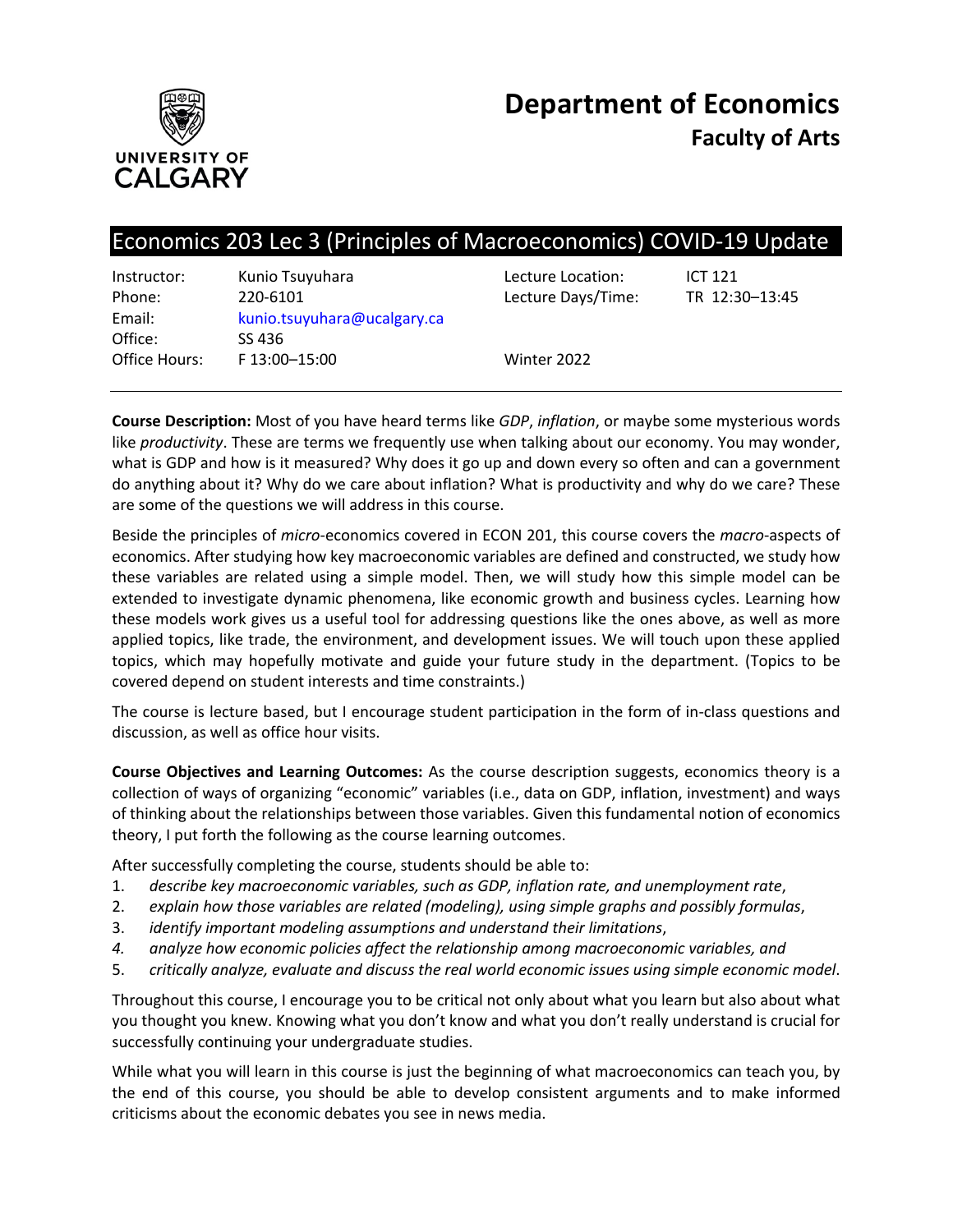# **Outline:**

- 1. Foundation and review of basic microeconomics: Chapters 1~3 (0.5 week)
- 2. Introduction to macroeconomics: Chapters 19~20 (0.5 week)
- 3. The economy in the short run: Chapters 21~23 (3 weeks)
- 4. The economy in the long run: Chapters 24~25 (3 weeks)
- 5. Money, banking, and monetary policy: Chapters 26~28 (2 weeks)
- 6. Macroeconomic problems and policies: Chapters 29~31 (2 weeks)
- 7. International trade and finance: Chapters 32-34 (2 week)

The allocation of weeks is based on my past experience, but is flexible depending on how quickly or slowly we cover each chapter and your active participation in class discussions.

# **Pre/co-requisite:** ECON 201.

**Textbooks:** I follow the contents of the following textbook fairly closely:

- Ragan, Christopher T.S. *Macroeconomics: Sixteenth Canadian Edition*. Pearson **(Required)**

This course will make use of *MyLab* of the textbook for online assignments. The students who have bought the textbook without *MyLab* can purchase an add-on access code at the University Bookstore.

Additional learning resources will be suggested and posted on the D2L throughout the course. Students are responsible for all assigned material, including supplementary material posted on D2L, regardless of whether or not the material was covered in class.

# **Important Dates:**

| - January 11 (Tue) | First lecture (Do not miss this!) |
|--------------------|-----------------------------------|
| - February 17-18*  | <b>Midterm 1</b>                  |
| - March 17 (Thu)   | Midterm 2                         |
| - April 12 (Tue)   | Last lecture (Do not miss this!)  |

The first lecture is **extremely important** as I will provide essential information about how to at least survive in, hopefully succeed in, and most importantly enjoy the course. If you plan to take my course, **do not** miss the first lecture.

**\*COVID-19 Update:** Midterm 1 will be a take home exam that will be posted on D2L at the beginning of class on February 17 at 11 am and will be due via the D2L dropbox at 11 am on February 18. The take home exam will consist of all writen questions.

**E-mail Policy:** To avoid confusion that is often created by e-mail messages, please refrain from sending an e-mail asking about course contents, lecture materials, etc., and please come to my office hours for these kinds of questions (see below). You'll be amazed how easy and satisfying it is this way!

**Office Hours:** The regular office hour is Friday 13:00–15:00, and I encourage you to use this opportunity. However, if you cannot make this time, feel free to write an e-mail to me to arrange a meeting.

**Desire2Learn:** This course will make use of the Desire2Learn (D2L) platform. Students who are registered in the course can log on at http://d2l.ucalgary.ca through their student centre. Please note that D2L features a class e-mail list that may be used to distribute course-related information. These e-mails go to your University of Calgary e-mail addresses only.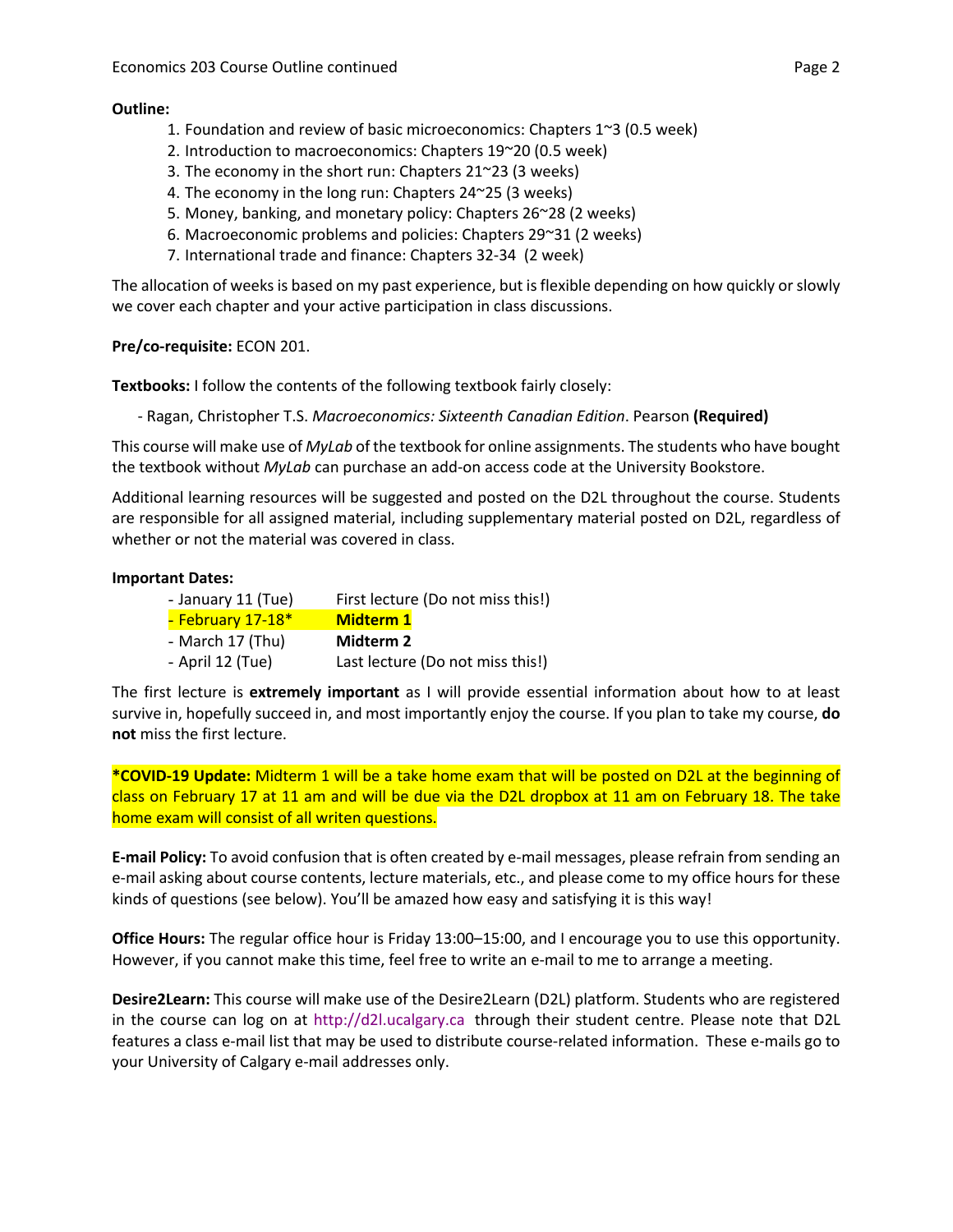**Tutorials:** Students are expected to attend the weekly tutorial section to which they have been assigned. TA tutorials are indispensable and integral components of your course work, and the TA will go over assignments, midterm exams, and additional material relevant to the course that is not covered in lectures.

**Assessment, Grade Determination and Final Examination Details:** Student performance will be evaluated through a collection of (almost) weekly online assignments(through MyLab) for each chapter(worth 10%), two standard midterms (20% each), one writing assignment (15%), and a final exam (35%).

The assignments are problem-solving type questions and similar to the end-of-chapter problems. Those are usually given after covering each chapter. The writing assignment will be given toward the end of the semester and will ask you to write a one-page critique of an economics news article based on what you learn in this course (details to be discussed in class). The midterms and final exams will test both your mastery of the mathematical and technical aspects of theory and the expression of economic intuition and critical analysis. Note that these assessment items include significant amount of writing components. These writing components are meant to assess your comprehensive mastery of the course materials.

The course grade is calculated using the weights indicated above and then converted to letter grades according to the official grading system: See http://www.ucalgary.ca/pubs/calendar/current/f-1-1.html. To indicate the student progress throughout the semester, a letter grade that corresponds to the above table is provided to each component of your work (assignments and midterms). Furthermore, read the following additional and very important details carefully:

- A passing grade on minimum of 60% of the course work, including the final exam, is required for a student to pass the course as a whole.
- If a student's letter grade on the final exam exceeds their midterm(s) letter grade, the weight of the midterm(s) **may be** transferred to the final exam **at the discretion of the instructor**. However, note that this is not to automatically replace or erase your weak midterm performance or your absence from the exam, but to encourage and possibly reward your continual improvement over the course of the semester. Therefore, the student must have written the midterms or provided supporting documentation for the absence(s) such as a medical note or statutory declaration.
- As per the Writing Across the Curriculum Statement in the Calendar, writing and grading thereof will be a factor in the evaluation of student work. See https://www.ucalgary.ca/pubs/calendar/current/e-2.html.
- Course material dealing with a particular assignment will typically be covered in class at least 5 days before the assignment is due; thus, assignments can be completed at any time up to and including the due date. Given these factors, only situations where someone can document illness or domestic affliction for an extended period (i.e., the entire 5 days prior to the due date) would possibly warrant shifting the assignment weight to the final exam. Late submission will NOT be accepted under any other circumstance, including computer technical issues the internet availability.
- Any student work which remains undistributed after the last day of classes will be available to students through the instructor's office during his office hours.
- The final examination will be comprehensive, **scheduled by the Registrar**, held in a classroom, and last **2 hours**. If a student cannot write their final exam on the date assigned by the Registrar's Office, they need to apply for a deferred exam. Under no circumstance will this be accommodated by the Department. See www.ucalgary.ca/registrar/exams/deferred\_final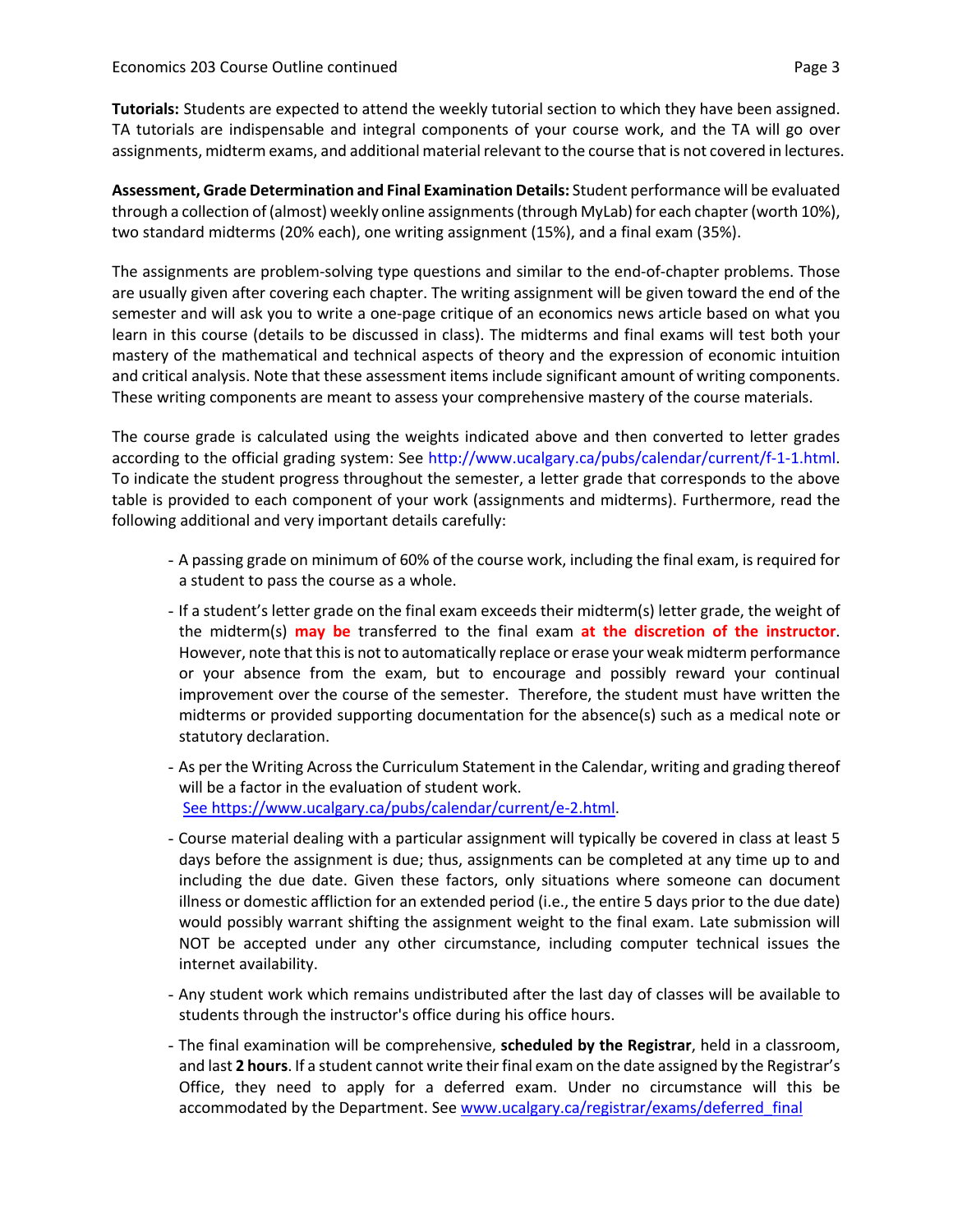- Tests and exams **WILL NOT** involve multiple choice questions.
- Any electronic devices **WILL NOT** be allowed during the writing of tests or final examinations. Students are reminded that simply being able to access their cellphone during an exam is considered as academic misconduct.
- THERE WILL BE NO MAKEUP OR DEFERRED TESTS/EXAMS under any circumstances, nor may the quizzes/tests/exams be written early. Students unable to write the quizzes/tests/exams because of documented illness, family emergency, religious observance, or university-sanctioned event will have the weight shifted to the final examination; otherwise a grade of zero will be assigned.

KT 2022/1/27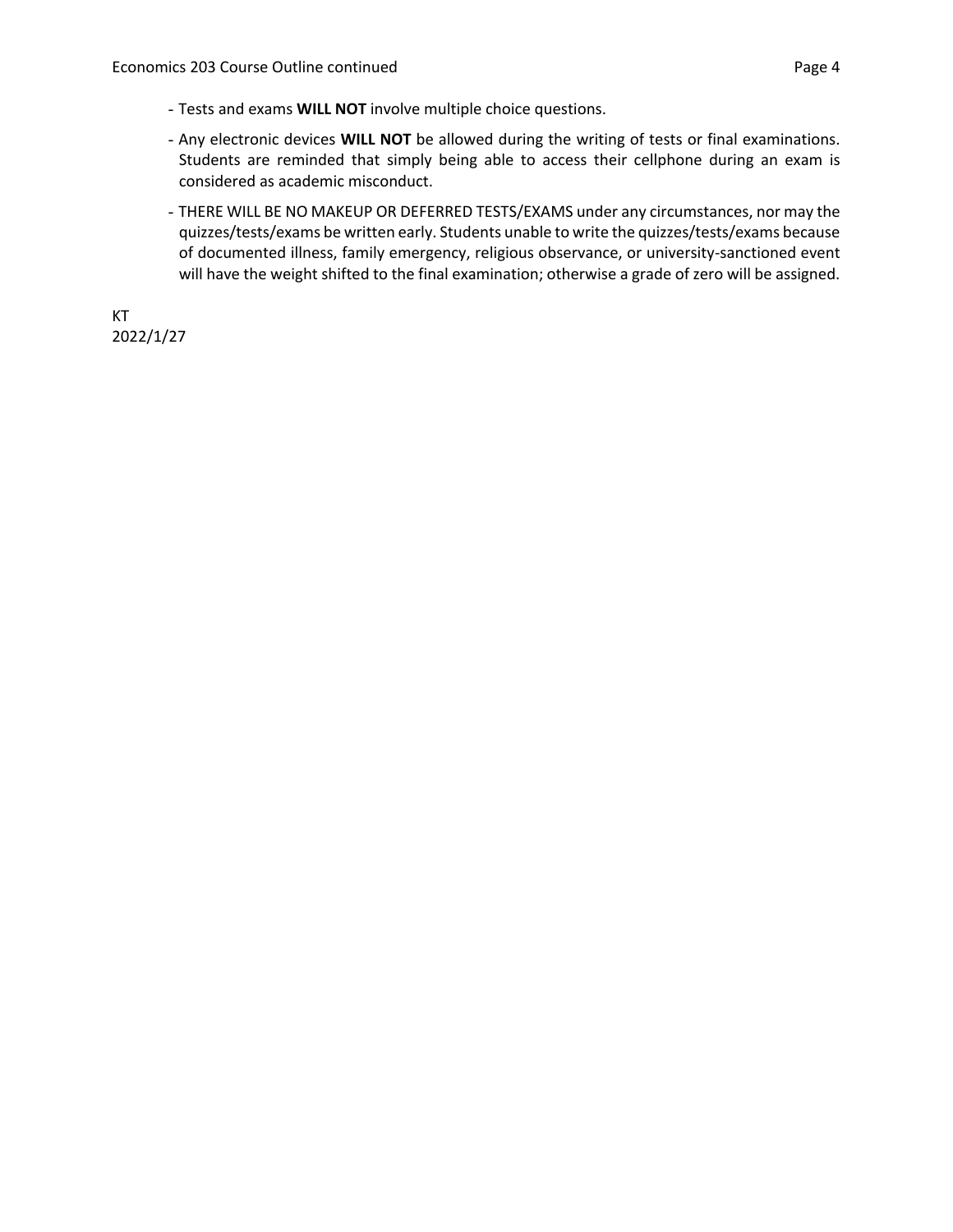## **Reappraisal of Grades:**

*For Reappraisal of Graded Term Work, see Calendar I.2* <http://www.ucalgary.ca/pubs/calendar/current/i-2.html>

*For Reappraisal of Final Grade, see Calendar I.3* <http://www.ucalgary.ca/pubs/calendar/current/i-3.html>

#### **Academic Misconduct:**

Academic Misconduct refers to student behavior that compromises proper assessment of students' academic activities and includes: cheating; fabrication; falsification; plagiarism; unauthorized assistance; failure to comply with an instructor's expectations regarding conduct required of students completing academic assessments in their courses; and failure to comply with exam regulations applied by the Registrar.

Student committing academic misconduct during the final exam will not receive a passing grade for the course.

For information on the Student Academic Misconduct Policy, Procedure and Academic Integrity, please visit[: https://www.ucalgary.ca/pubs/calendar/current/k-3.html](https://www.ucalgary.ca/pubs/calendar/current/k-3.html)

#### **Academic Accommodations:**

Students seeking an accommodation based on disability or medical concerns should contact Student Accessibility Services. SAS will process the request and issue letters of accommodation to instructors. Students who require an accommodation in relation to their coursework based on a protected ground other than disability should communicate this need in writing to their instructor. The full policy on Student Accommodations is available at

[https://www.ucalgary.ca/legal-services/university-policies-procedures/accommodation-students](https://www.ucalgary.ca/legal-services/university-policies-procedures/accommodation-students-disabilities-procedure)[disabilities-procedure](https://www.ucalgary.ca/legal-services/university-policies-procedures/accommodation-students-disabilities-procedure)

#### **Freedom of Information and Protection of Privacy (FOIP) Act:**

Personal information is collected in accordance with FOIP. Assignments can only be returned to the student and will be accessible only to authorized faculty and staff. For more information, see <https://www.ucalgary.ca/legal-services/access-information-privacy>

#### **Copyright Legislation:**

See the University of Calgary policy on Acceptable Use of Material Protected by Copyright at [https://www.ucalgary.ca/legal-services/university-policies-procedures/acceptable-use-material](https://www.ucalgary.ca/legal-services/university-policies-procedures/acceptable-use-material-protected-copyright-policy)[protected-copyright-policy](https://www.ucalgary.ca/legal-services/university-policies-procedures/acceptable-use-material-protected-copyright-policy) Students who use material protected by copyright in violation of this policy may be disciplined under the Non-Academic Misconduct Policy.

Course materials created by instructors (including presentations and posted notes, labs, case studies, assignments and exams) remain the intellectual property of the instructor. These materials may NOT be reproduced, redistributed or copied without the explicit consent of the instructor. The posting of course materials to third party websites such as note-sharing sites without permission is prohibited. Sharing of extracts of these course materials with other students enrolled in the course at the same time may be allowed under fair dealing.

#### **Recording of Lectures:**

Recording of lectures is prohibited, except for audio recordings authorized as an accommodation by SAS or an audio recording for individual private study and only with the written permission of the instructor. Any unauthorized electronic or mechanical recording of lectures, their transcription, copying, or